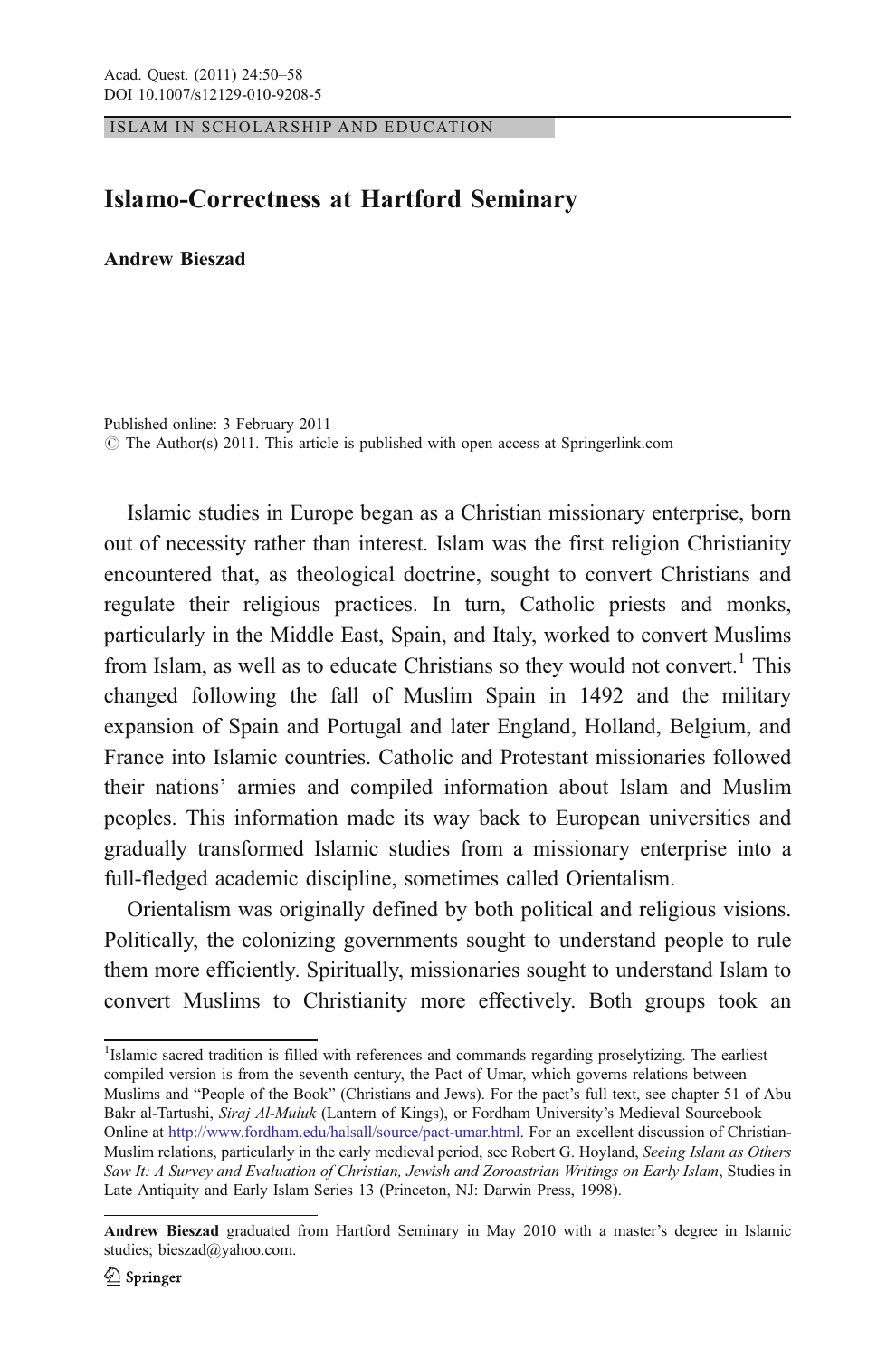interest in studying the Muslim world. They translated and studied thousands of Islamic texts from Arabic, Persian, and Ottoman Turkish sources. Their work formed the foundation for academic disciplines such as archaeology, anthropology, Egyptology, Assyriology, and of course, Islamic studies.

Islamic studies changed significantly in the decades following World War II, with the massive reorganization of European empires, national boundaries, and colonial identities. One idea that gradually took root in academia was that the Muslim world was the victim of systematic prejudice stemming from European "ignorance." The only way to rectify this was through embracing Islamic ideals and peoples while repudiating the Christian and Hellenistic roots of Europe. Edward Said, the Palestinian-American professor of English and comparative literature at Columbia, eventually codified these views in his highly influential Orientalism, in which he argued that criticism of Islam or of the Muslim world is either a covert attack on the humanity of Muslims or gross ignorance in need of enlightenment.<sup>2</sup> Simultaneously, Muslim groups exploited this situation to promote Islam by funding Islamic studies programs and cultural venues at universities, who in turn reformed curricula in order not to offend Muslim sentiments. In a short time, scholarship in Islamic studies was overtaken by Islamic missionary and political interests.

Academia is filled with biases and presumptions upon which entire belief systems are constructed. The inhabitants of the West are privileged to have the freedom to examine and criticize ideas and beliefs and respectfully agree to agree or disagree. This concept is anathema to Islam, since in Islam academia exists to propagate orthodox Islamic dogma. In Islamic studies at universities today it has become difficult to disagree with Islam and still maintain one's credibility, safety, or ability to study in school. Academia has refused to question Islamic teachings, and has thus become a participant in promoting Islamic orthodoxy at the expense of academic integrity. I know this because I am a product of this environment.

My story begins at Hartford Seminary (HS) in Hartford, Connecticut, a small Protestant seminary with the oldest Islamic studies program in America. HS's Islamic studies program began through the influence of the Scottish Orientalist Duncan Black MacDonald in 1893, and it both employed and produced many well-known early twentieth-century Protestant missionaries, professors, and martyrs. HS is a model for the changes that have

<sup>&</sup>lt;sup>2</sup>Edward Said, Orientalism (New York: Random House, 1978).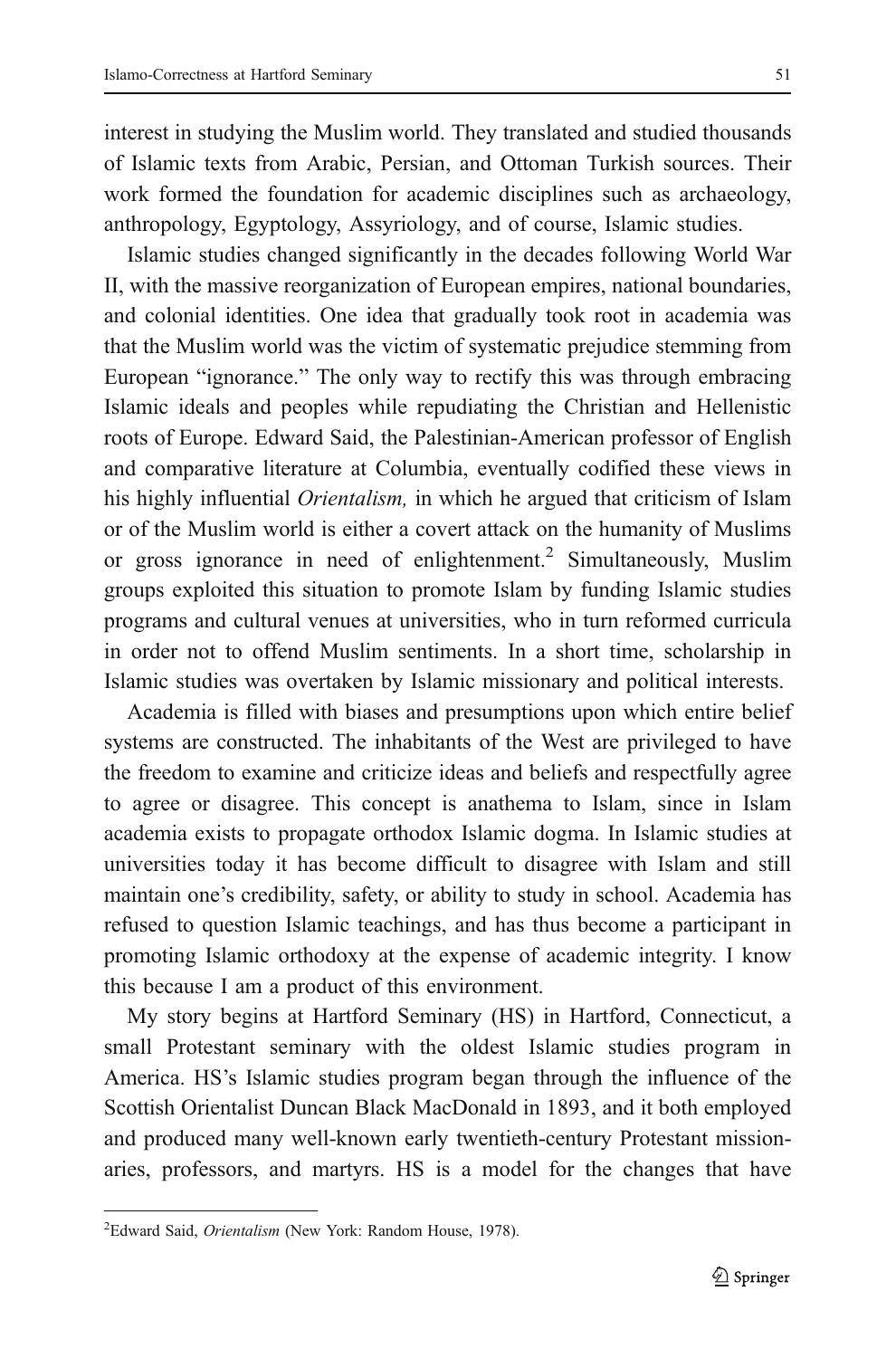occurred in Islamic studies, as it turned from being the premier Protestant seminary for missions to the Muslim world into an institution promoting Islamization.

I was at a seminary gathering in 2009 when I met one of the last HS missionaries to the Muslim world before the missionary program was discontinued in the early 1950s. This man and a group of fellow missionaries reported back to HS that they believed Muslims did not need Christianity because they already "knew God." These reports started a chain of events that led to the disbanding of HS's missionary program, followed by its secularization in 1972 from solely Christian to an "interfaith" seminary. The Islamic studies program continued, however, and while HS did not receive large donations from Muslim sources as other schools have, it self-censored its own academic program in the name of respect for Muslim students. As part of this process, critical research and disagreement with Islamic teachings were eventually worked out of the curriculum.

I was only partially aware of this when I enrolled in the master's program in Islamic studies at HS in fall 2007. I had already been studying Arabic at the seminary for two years via a joint program with my undergraduate alma mater, Central Connecticut State University. Dr. Jane Smith, the former dean of Islamic studies, indicated that I would be a unique addition to HS because of my strong interest in and strong disagreement with Islamic teachings. She informed me that she respected my beliefs, and that I would serve as a good counterbalance in the program. Over the next three years, I would come to understand how much of a "counterbalance" I was.

Hartford Seminary prides itself on its large number of Muslim students, both domestic and foreign-exchange. Among my first experiences with the Muslim students there was in a class on interfaith dialogue. I had done interfaith dialogue before, so this was not a new experience for me. We were separated into groups for the dialogue, and when I was permitted to speak, I said, "I am Catholic, and I do not believe in Islam." Following me, one of the Muslim students spoke. She said that she was Muslim, and then she addressed me directly. In a soft, Arabic accented voice, she told me, "You are an infidel because you do not accept Islam" and that "according to Islam you do not deserve to live." A second Muslim student heartily agreed, and after repeating the first student's comments, she added that "in Islam, the Koran and the tradition of the prophet are very clear about this" and that "you deserve to die."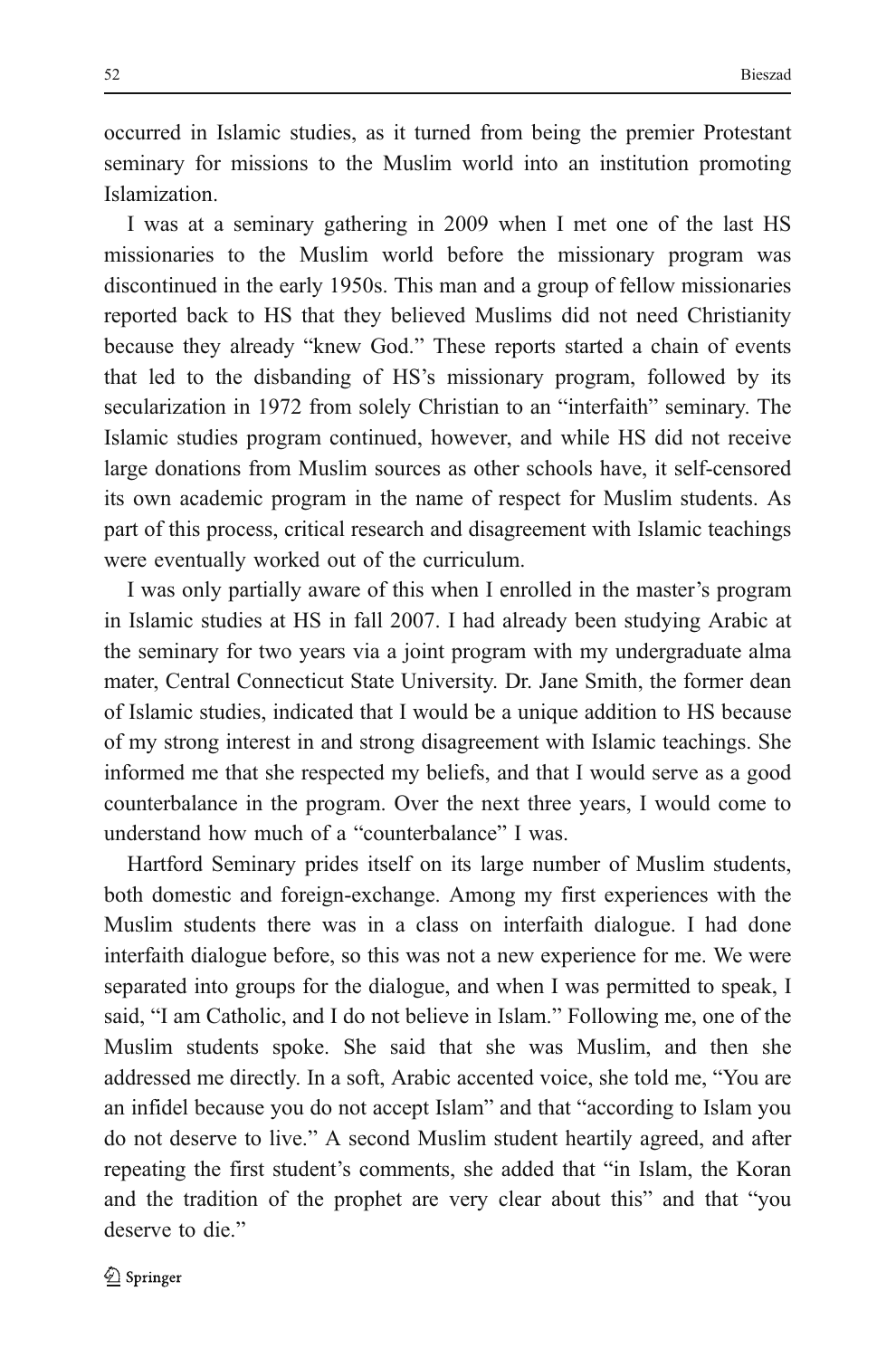This was one of several publicly-made threatening statements and insults that I would receive from Muslim seminary classmates for my open disagreement with Islam. In another incident, I was in a class on modern Islamic thought and an American male convert to Islam informed me in front of my classmates and the professor, "You deserve to die on account of your disagreement with Islam." Another student, an American Muslim woman of Egyptian heritage, informed me that I was "dirty" on account of being a Christian. When I tried to address these and other incidents with the HS administration, I was told directly that I was "intolerant" of Muslims and needed to show a better "understanding of Islam" as a solution. No action was ever taken by the seminary.

What bothered me were neither the insults nor the menacing remarks, but the pervasive notion that respect for Muslims was conditioned upon intentionally avoiding criticism of Islam. Not a single classmate, Muslim or non-Muslim, ever spoke up in support of my opinion, even on the principle that different views should be respected. In class, non-Muslim students and even professors showed a disproportionate respect for Muslim students when speaking about Islam, would not criticize certain matters, and even apologized for asking questions. Muslim students, on the other hand, were free to speak critically and even condescendingly about Christianity without any objection from my classmates and professors.

For example, in "Contextual Biblical Interpretation," students were encouraged to explore Old Testament Biblical themes in the context of homosexuality, class discrimination, and women's liberation from patriarchal oppression. It was one of the most outrageous and humiliating classes I ever had, because as a Catholic I was forced to make outlandish and blasphemous arguments in order to pass with a reasonable grade. It was not possible to disagree with arguments made in that class, because doing so would invite being labeled "racist" or "intolerant," not to mention possibly receiving a failing grade. However, in any class that discussed Islam or Muhammad, the professor never spoke about contextual Koranic interpretation, let alone from a homosexual, socialist, or feminist perspective. The Koran was taught from the perspective of orthodox Islamic theology as the uncreated and eternal word of Allah. Any HS student who disagreed with this perspective was looked upon as disrespectful of Islam and Muslims or simply uneducated.

In other classes, students were preached to about the merits of conversion to Islam from Christianity. This was usually done either through a professor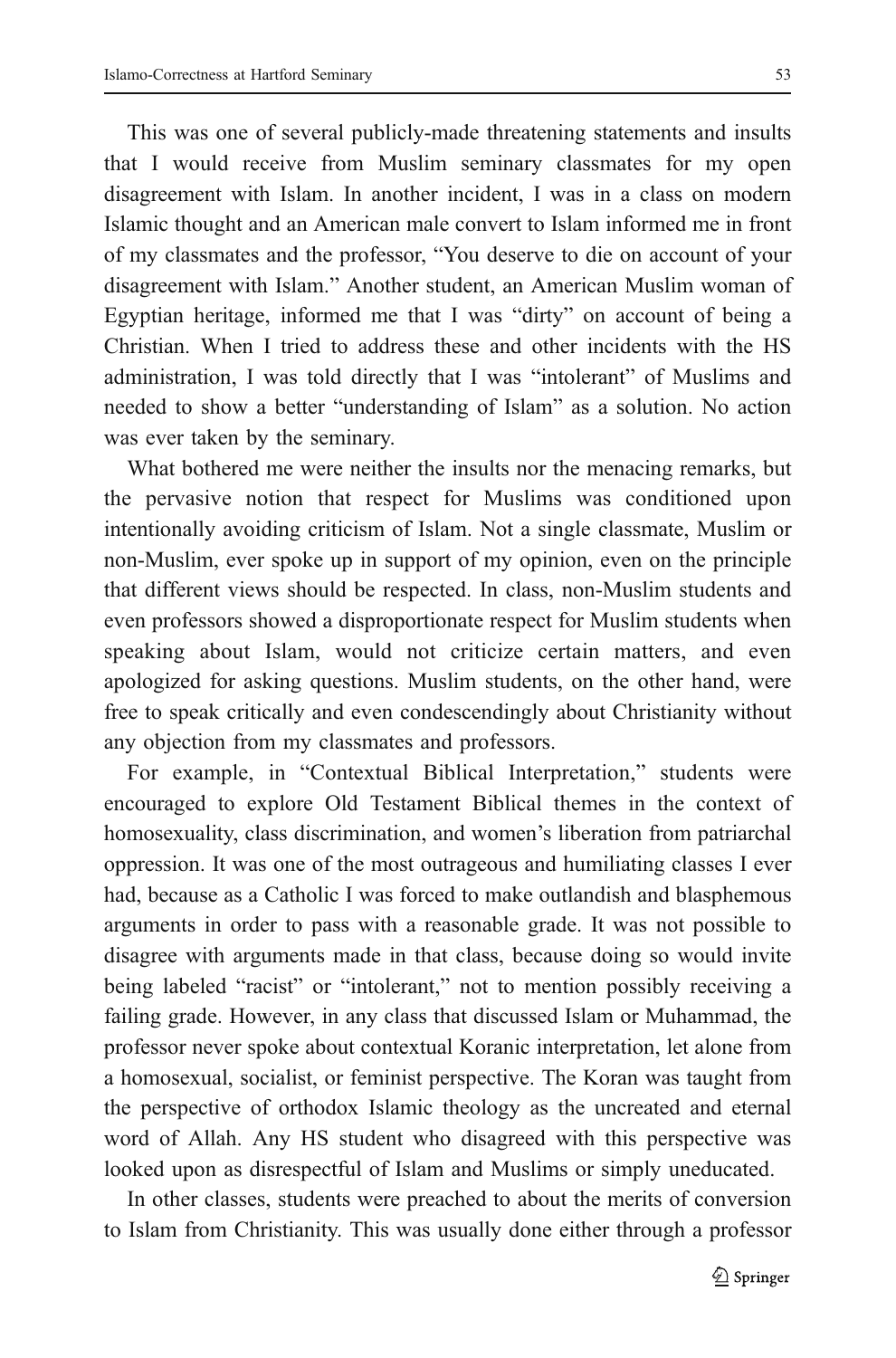or a prerecorded video lecture given by a well-known Muslim convert such as Suhaib Webb or Zayd Shakir. If the speaker did not preface his talk with a brief summary of his life as a Christian and before Islam, he began by speaking about the logic, benefits, and wonders of Islam and the blessings conversion had brought to him.

In all cases, such speeches had two effects upon the students. For Muslim students, it emboldened them to speak about Islam, and particularly against Christianity, which only solidified their own unexamined beliefs. For non-Muslims and in particular for Christian students, this tended to cause them to question their own beliefs, leading them to ignore or to hide their own spirituality when speaking with Muslims, and to put aside questioning Islamic beliefs for fear of "offending" Muslims.

Although I don't know anyone who converted to Islam because of a class, HS has plenty of pro-Islamic/anti-Christian missionary literature available, particularly at the seminary's MacDonald Center for Islamic Studies. During my time as a student, pro-Islamic/anti-Christian missionary literature was displayed openly on tables and bookshelves, free for student taking. I am not objecting to the presence of such literature, but what bothered me was that when I asked about putting out Christian missionary literature, MacDonald Center staff told me that it would be "offensive to Muslims" and I was forbidden to do so. When I brought this up to the HS administration, I was told, as in previous situations, that I needed to be more "tolerant" of Islam.

Hartford Seminary does employ brilliant, highly-educated Muslim and non-Muslim professors who value scholarship and were helpful to me in my academic formation. Unfortunately, it was my experience that their efforts were often overshadowed by the many other HS professors who seemed more interested in engaging in Islamic apologetics than in critical historical or theological exegesis about Islam. This produced many curious results in the classroom. In some cases, the course material presented did not correspond with its advertised content. One such class was advertised as "Medieval Islamic History Prior to 1500," but instead preached the benefits of early twentieth-century Islamic revivalism while bewailing Israel's existence and "Zionism."

In other classes professors would ignore, denounce, or belittle students who asked questions critical of Islam. Students who spoke favorably of Islam, however, were permitted to speak and engage in discussion. One of my Muslim professors was among the 138 keynote scholars who sent "A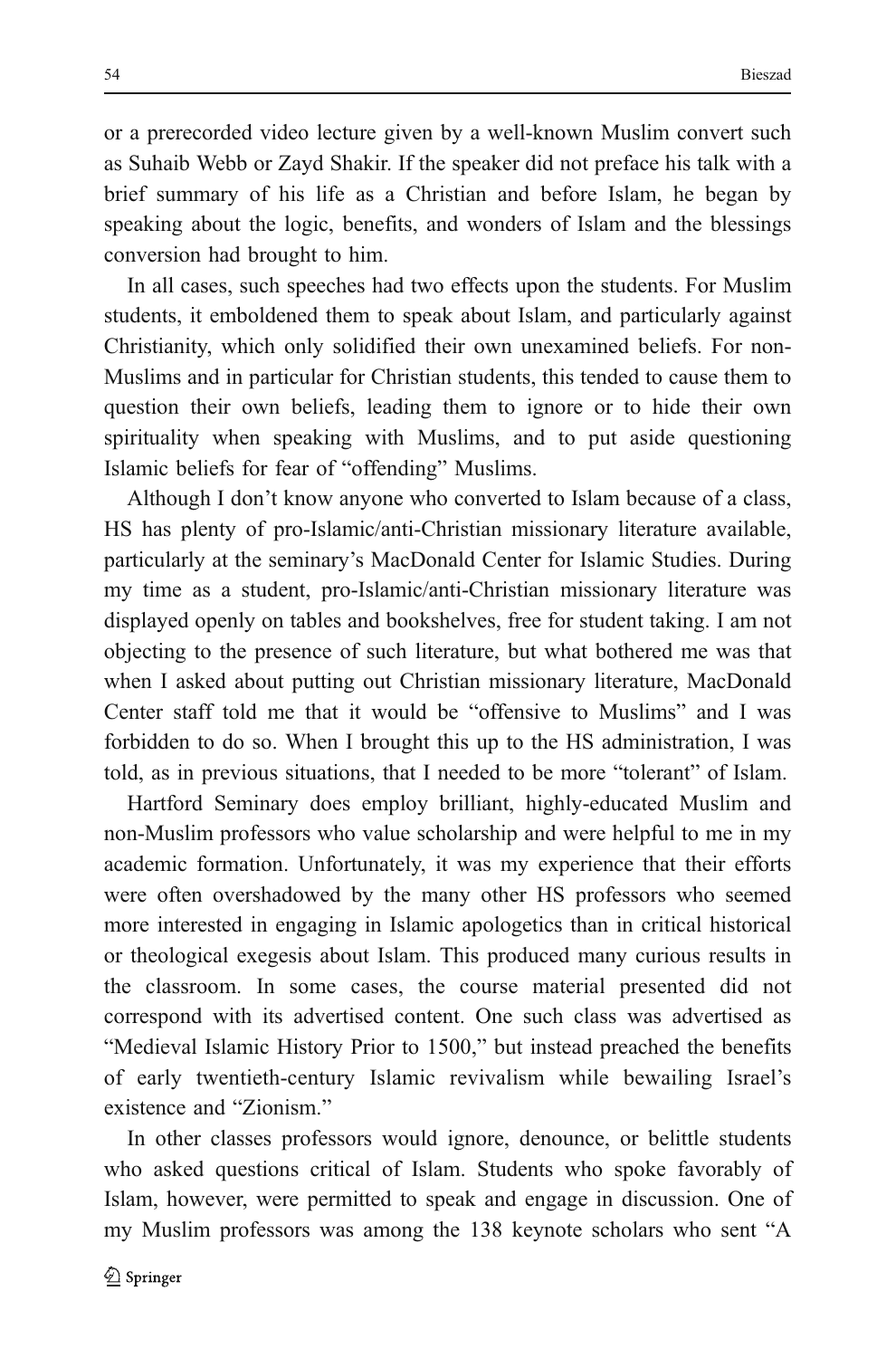Common Word between Us and You," an open letter to Pope Benedict XVI asking to engage in dialogue.<sup>3</sup> Yet this same professor was unwilling to acknowledge any critique of Islamic theological tenets as legitimate for class discussion. Another Muslim professor was even more emphatic, and outright mocked students' intellectual capabilities and interrupted their questions if they criticized Islam.

I realized that my beliefs were strongly different from those of the majority of HS students and professors, but I did not fully internalize the extent of it until two incidents occurred in early 2009. It began when I sent a private email to a blogger friend in which I mentioned Dr. Ingrid Mattson, then president of the Islamic Society of North America (ISNA) and a professor I had for a class. My email referred to recent events in the news surrounding Dr. Mattson, ISNA, and its indictment by the federal government over terrorism charges.<sup>4</sup>

What happened next I did not expect. My friend published my email online, with neither my knowledge nor my consent. I was not aware of this until I was asked to come to the office of the dean of students. The dean presented me with the email's text, and I was immediately accused of racism, bigotry, and spreading hatred of Muslims, none of which is true. I maintained my composure, but internally I was furious, because this was the same faculty member to whom I had made appeals after being harassed and discriminated against by fellow students who were Muslim and by professors because of my differing beliefs and opinions. When I asked the dean if he, Dr. Mattson, and I could meet to discuss these accusations, I was told that she was "uncomfortable discussing them with me," and that no meeting would be possible. I was permanently barred from the MacDonald Center for Islamic Studies and told not to contact Dr. Mattson.

A few weeks after this incident I submitted for review my original master's thesis, written on the concept of human dignity in Islamic theology. My advisor at the time was a Jewish professor known for his work in interfaith relations with Muslims. About a week later he called and asked to

<sup>&</sup>lt;sup>3</sup>For detailed information on and a history of this document, see The Official Site of A Common Word, <http://www.acommonword.com/>.

<sup>&</sup>lt;sup>4</sup>See Josh Gerstein, "Obama Speaker Has Hamas Tie?" Politico Online, January 17, 2009, [http://www.](http://www.politico.com/news/stories/0109/17562.html) [politico.com/news/stories/0109/17562.html](http://www.politico.com/news/stories/0109/17562.html). After this article appeared and was publicized throughout the mainstream media, Hartford Seminary published a press release in defense of Dr. Mattson, and seminary students were asked to pledge verbal support to her defense.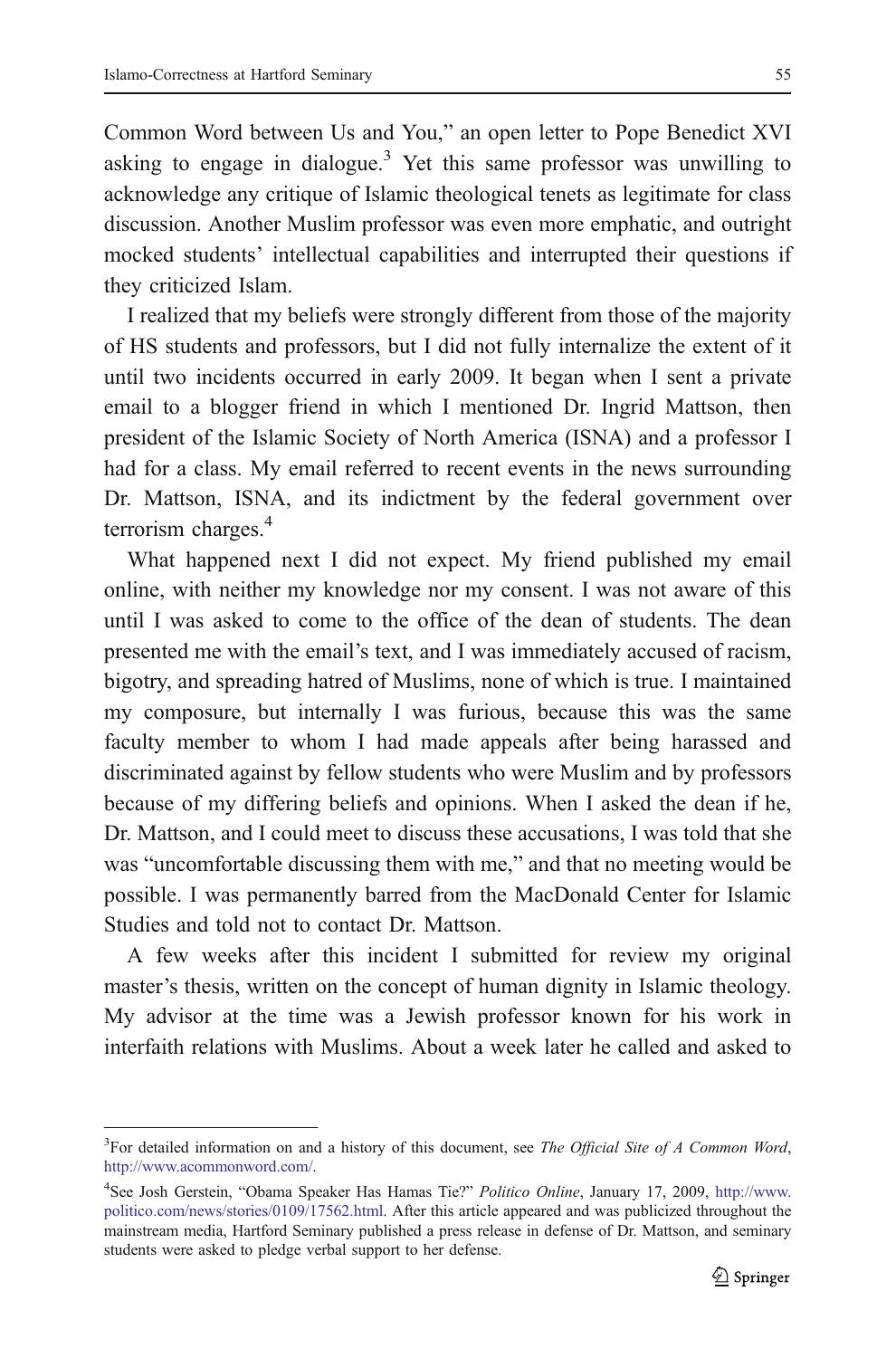meet with me at the seminary. He began our meeting by repeatedly asking me if I "hate Muslims," "feel angry towards Muslims," am "uncomfortable with Islam," and many other questions. All the questions had the underlying theme of attempting to link my disagreement with Islamic theology in my thesis to a personal hatred of Muslims. I repeatedly explained to him that I do not hate Muslims, and that my views on Islam are borne out of Islamic theological teachings, not personal experience. After two hours of discussion, he returned my thesis to me, looked me in the eye, and said that he could not accept it and that "the Muslims will not accept it." I asked him to explain his statement, and he told me that I made "the Muslims feel uncomfortable" although he would not specify who "the Muslims" were.

I now had a better understanding of how Egyptian-born Professor Nasr Hamid Abu Zayd felt during his imbroglio with Al-Azhar University in Cairo in 1995. Dr. Abu Zayd's dissertation was rejected because, among many charges, he merely hinted at viewing the Koran through a viewpoint other than that of Islamic theological orthodoxy. He was expelled from Al-Azhar and labeled an apostate from Islam, for which the penalty is death under Islamic law. Dr. Abu Zayd and his wife fled to Holland as refugees, where he worked as a professor until his death in  $2010<sup>5</sup>$  Although my situation did not have the same gravity, my difference of opinion with the presumed Islamic theological orthodoxy was seemingly justification enough to reject my thesis. Word of the incident spread among the faculty, and it was suggested that I abandon my master's work and resign from the program. Thankfully, with the help of a professor friend, I was able to reorganize, write a new thesis, and graduate from HS with a master's degree in Islamic studies in May 2010.

As I reflect on my time at Hartford Seminary, I realized that in almost no class was I ever required to delve deep into Islamic sacred tradition, especially if it involved challenging Islamic beliefs. I spent much time studying Islam on my own and I could have just educated myself instead of spending three years defending myself against accusations of bigotry, "Islamophobia," and ignorance simply because I refused to submit intellectually to Islamic belief without question or disagreement.

If a student wants to learn about specific spiritual beliefs, there are religious schools dedicated to that purpose. Hartford Seminary posits itself as

<sup>&</sup>lt;sup>5</sup>See Nadia Abou Al-Magd, "When the Professor Can't Teach," Al-Ahram Weekly, June 15-21, 2000, <http://weekly.ahram.org.eg/2000/486/eg6.htm>, for a summary of Dr. Abu Zayd's story.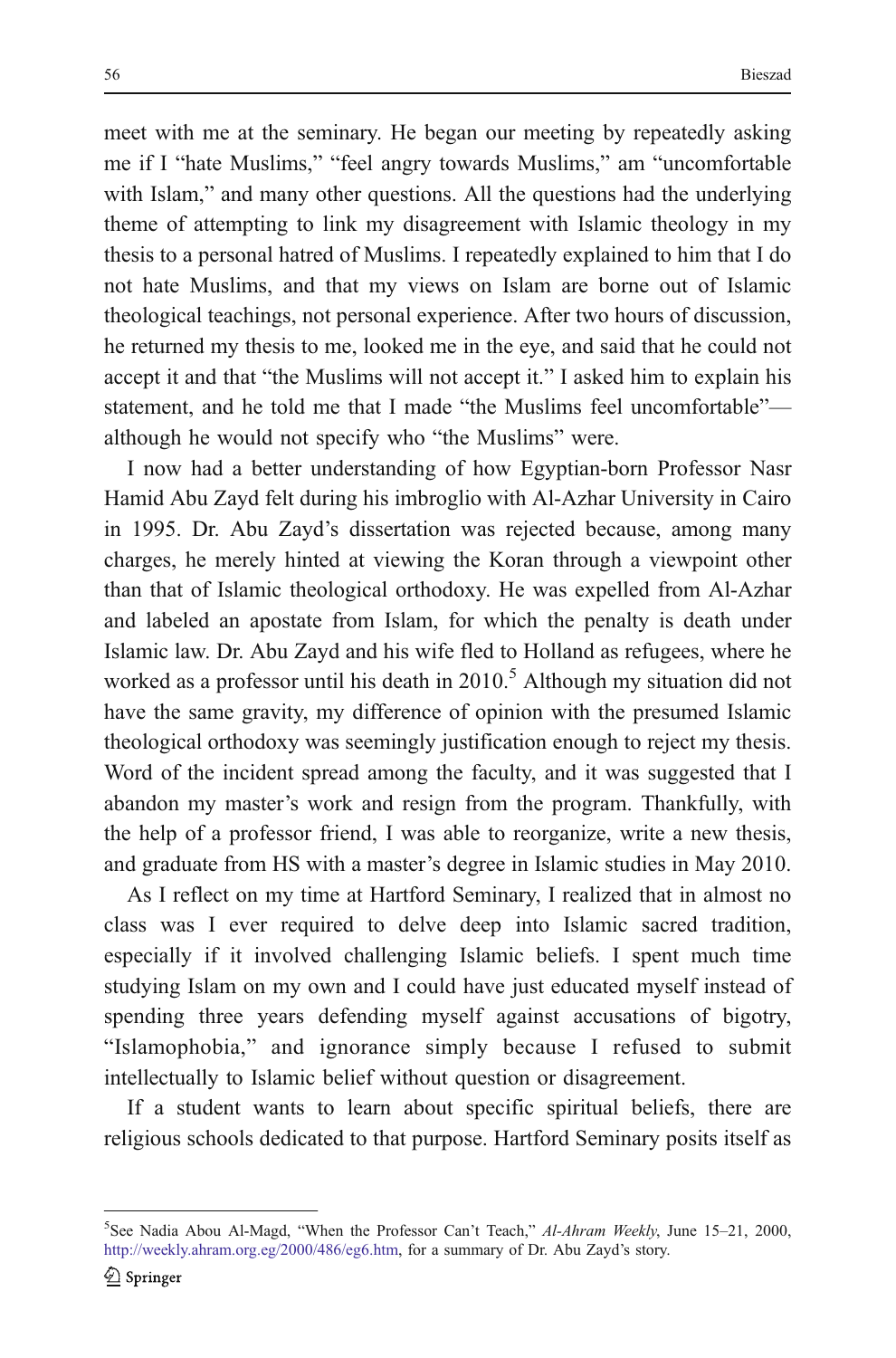the opposite—a secular seminary with a religious history in which all faiths are welcome to dialogue. As such, students there must be free to believe and think as they wish, and teachers must be free to express their own opinions. Shutting down discussion about Islam out of supposed fear of or respect for Muslims is disrespectful of others and violates everyone's rights.

Hartford Seminary's Islamic studies program is representative of many Islamic studies programs across America and Europe, which manifest in different forms but have the same fundamental problems. Typically, the situation is the worst in programs that have significant foreign funding from Muslim sources, such as from Saudi Arabia or the UAE, because academic institutions are unwilling to allow criticism of Islam lest it jeopardize endowments. I fear that as orthodox Islam takes deeper root in Islamic studies in America and Europe more institutions will come to resemble Hartford Seminary until eventually their scholarship is swallowed up by submission to Islamic orthodoxy.

As long as Islamic studies uncritically defers to Islamic theology the situation will never improve. This is because Islamic theology, compared to the theology of the other great faiths, is extremely intolerant of everything that does not support its own viewpoint and aggressively seeks victory over, rather than an understanding of, opposing views.<sup>6</sup> Islamic studies in the West grew out of the theological differences between Christianity and Islam, and it was believed that Europe could effectively respond to Islam by studying, understanding, and freely discussing these differences. The greatest threat to Islamic studies today is that the intellectual freedom that characterizes the Western approach to scholarship will be abolished if the discipline operates in accordance with Islamic principles.

On the walls of Hartford Seminary's library hang plaques of seminary graduates martyred by Muslims while doing missionary work in the early twentieth century. These individuals cared enough about Muslims to learn about Islam and peaceably discuss religious differences with them, and they died because of it. I sympathize with them, because my academic career was nearly destroyed by students and professors who hid behind arguments of religious tolerance, and made unjust accusations of ignorance and bigotry to

<sup>&</sup>lt;sup>6</sup>There are many references to this attitude in Islamic sacred tradition. Among them are Muhammad's words: "I have been commanded to fight the people until they testify that there is no god but Allah and Muhammad is his prophet." See Imam Bukhari, Sahih Al-Bukhari (Riyadh: Darussalam Publishers, 1999), vol. 1, bk. 2, sec. 24.